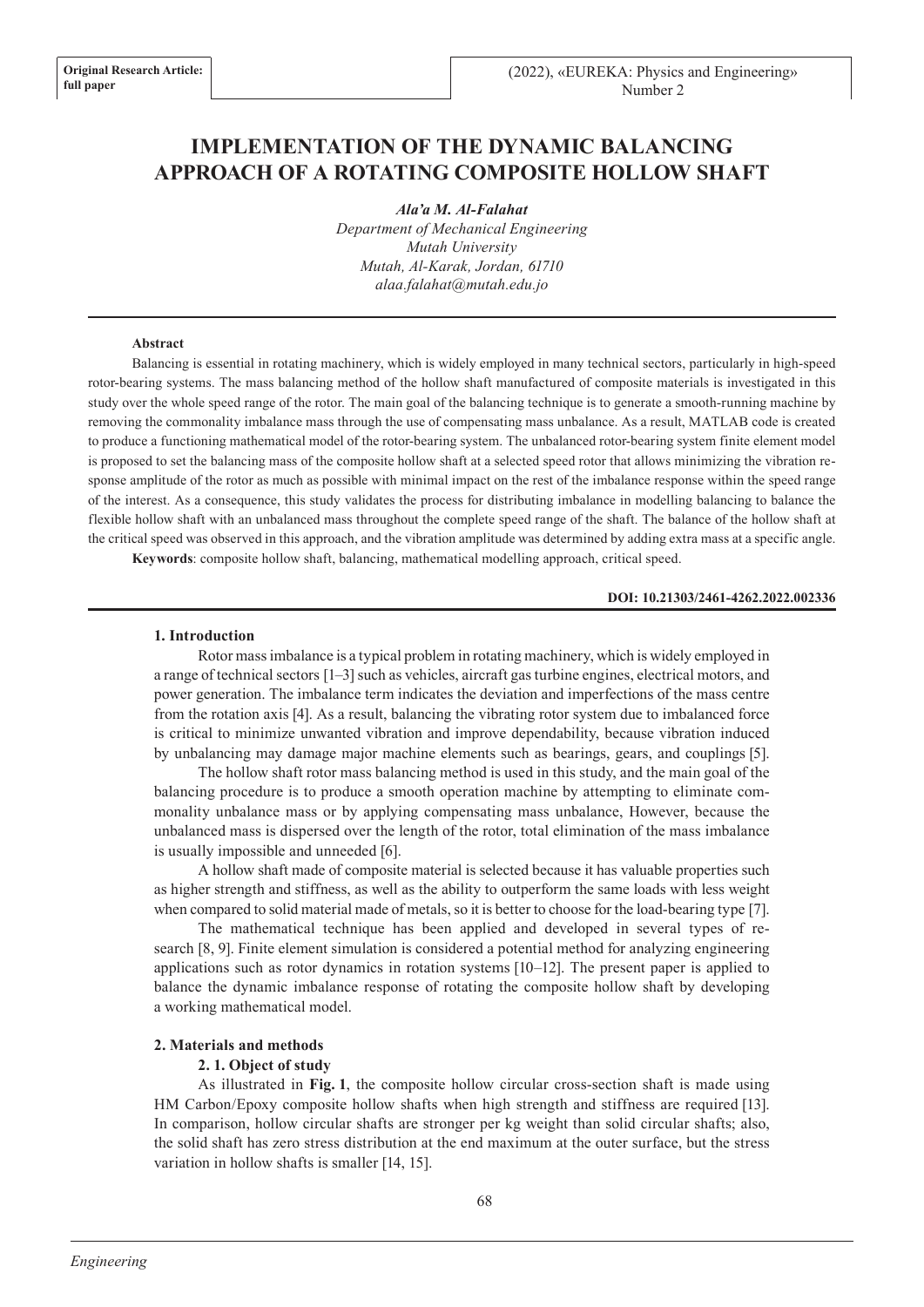

**Fig. 1.** Composite hollow shaft provided by rock west composites [16]

**Table 1** displays the mechanical and geometric parameters of the composite hollow shaft material. The composite hollow shaft is made with three layers and the stacking sequence 0/45/45 since this stacking sequence allows for higher shear force to be applied to the shaft.

#### **Table 1**

Mechanical and geometric parameters of the composite hollow shaft

| <b>Property</b>               | <b>Symbol</b>    | <b>Value</b> | <b>Units</b> |
|-------------------------------|------------------|--------------|--------------|
| Young's modulus of elasticity | E                | 90           | GPa          |
| Poisson's ratio               | Y                | 0.14         |              |
| Shear modulus                 | G                | 4.6          | GPa          |
| Density                       | $\boldsymbol{P}$ | 1600         | $Kg/m^3$     |
| Outer diameter                | $d_0$            | 25           | mm           |
| Inner diameter                | $d_{in}$         | 22.2         | mm           |
| Wall thickness                | T                | 1.4          | mm           |

In this study, the dynamic behaviour of a hollow shaft is represented using a simplified homogenized beam theory (SHBT) [17]. **Table 1** contains the values that are utilized to calculate the stiffness EI of the hollow shaft using the equations from [18].

#### **2. 2. Modelling procedures**

To eliminate the commonality imbalance mass of the rotors, a distinct dynamic balancing approach has been presented. These methods may be divided into two categories: influence coefficient balancing methods and modal balancing methods [19–21].

In this technique, the influence coefficient approach is a flexible rotor balancing procedure that works at various speeds. The flexible rotor was essential to compare in numerous planes, which relied on the number of critical speeds, in order to estimate a response matrix. The linear relationship between changes in the vector of response to change on applied to unbalance is determined in this method by defining the vibration response at one measurement point that is excited by a single unbalance in one of the balancing planes, which can be determined using a numerical method.

The influence coefficient technique can be quite costly since it requires several test runs with stops, restarts, and cooling down procedures. As shown in **Fig. 2,** a simple rotor system was implemented, and the influence coefficients are relationships between imbalance force  $F_k = U_k \cdot \Omega^2$ as an input performed in one of the compensation plans, *k*, and output are for vibration response in measurement plane  $x_i$  at bearing sites. Where  $U_k$  denotes the applied test weight in the balancing plane  $k$  and  $\Omega$  is a rotating frequency. The influence coefficient may then be calculated as follows:

$$
\alpha_{ik(\Omega)} = \frac{x_i(\Omega)}{U_k} = \alpha_{ik\text{Re}} + j \cdot \alpha_{ik\text{Im}}.
$$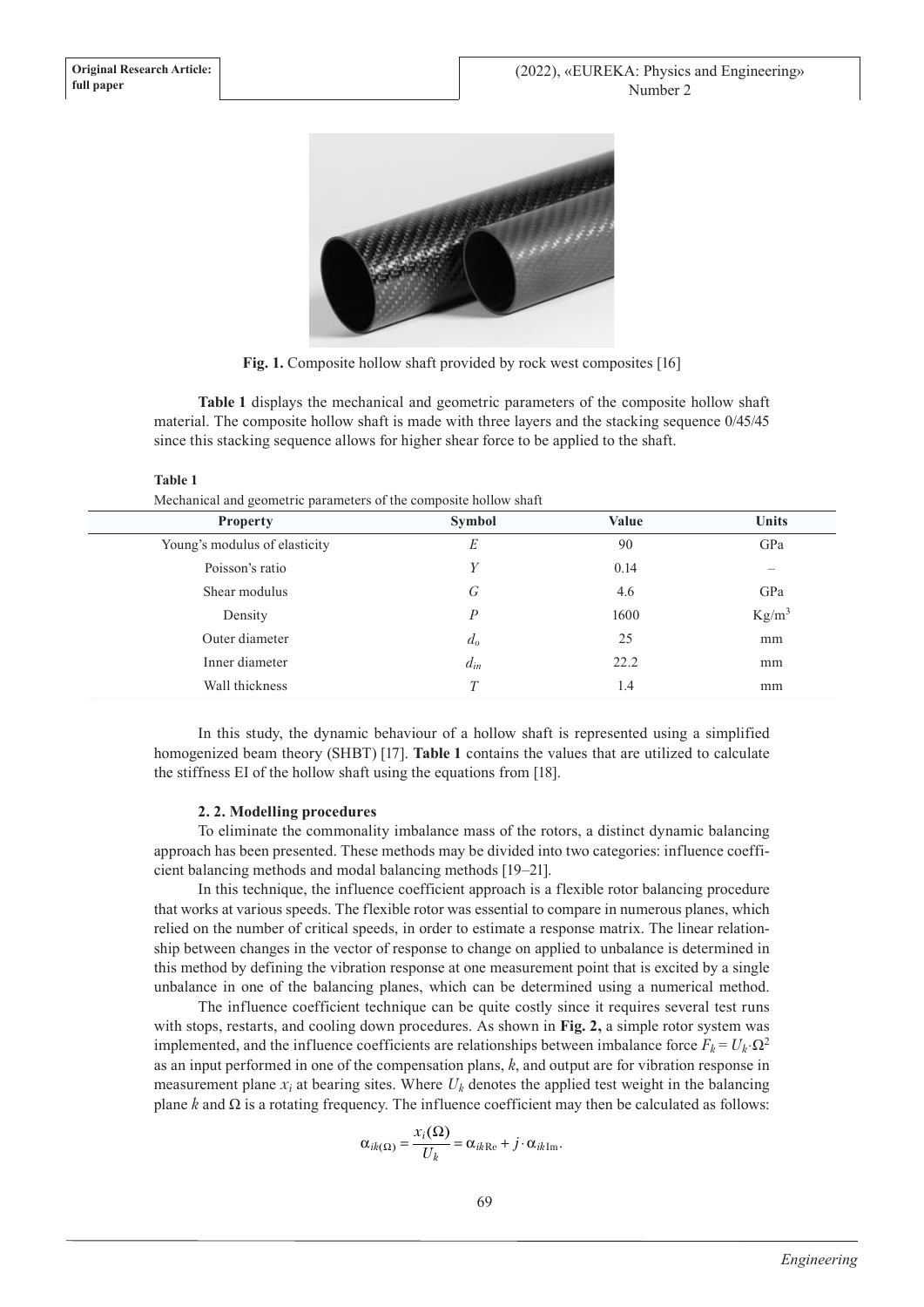

**Fig. 2.** Influence coefficient as a complex output/input relation [22]

The modal balancing method is a multi-plane flexible rotor balancing technique. It is a developed alternative to the influence-coefficient approach, however, the rotor dynamic characteristics require prior knowledge of the system. The excitations of the modes are balanced one by one in this manner, and then the concept of modal superposition is used of a particular number of a modal response, to balance a higher mode, a trial mass set with little influence on the preceding modes is utilized.

The following information to balance a  $\ell_{th}$  mode of interest, the total imbalance mass distribution  $b_c$  on the rotor due to the initial unbalance, and any unbalance corrections applied:

 $u<sub>i</sub>b<sub>c</sub> = 0$ ,

where  $u_\ell$  is the  $\ell_{th}$  mode shape and represents the eigenvector related to the  $\ell_{th}$  eigenvalue. In addition, the total number of the unbalance mass correction of each mode of interest is:

$$
b_{ci} = b_{c1} + b_{c2} + \dots,
$$

and for some arbitrary (complex) scalars factor  $\alpha_i$  and exists some sequence basis vectors  $\mathbf{e}_1, \mathbf{e}_2, \ldots$ then, the total unbalance mass correction is using  $b_{ci} = \alpha_i e_i$  for all *i*. The theoretical foundations of modal balancing are presented in-depth in the book 'Dynamics of rotating machines' [23, 24] and the rotodynamic response, such as model form and critical speed, may be numerically computed using the MATLAB software program. Although the model balancing method usually requires prior knowledge of the system in order to correctly select balancing plans, it is simple to apply and the number of runs is reduced due to the use of trail mass set rather than individual mass by mass; additionally, due to the use of speed closer to critical speed, it has a high sensitivity to unbalance. The Unified Balancing Approach may be used to handle modal balancing issues and combine the benefits of the influence coefficients method with the modal balancing method. This research looks at the theoretical feasibility of balancing the imbalanced rotor response using a numerical simulation model. The MATLAB code is used to create a working mathematical model of the rotor-bearing system. The imbalanced rotor-bearing system finite element model is proposed. As illustrated in **Fig. 3**, the suggested finite element model is created by selecting 7 nodes on the rotor-bearing model to enhance simulation accuracy and increase the model's d egree of freedom. The shaft is divided into 6 equaled elements of  $l_e = 0.15$  m in this model, and the first and seventh nodes are chosen to be the position of the bearings, which are represented as simple shaft supports. The anisotropic spherical roller bearing type (8-ball bearing on this work) is used, and the horizontal to vertical stiffness ratio is 0.46. The identical two disks are made of solid steel ( $\rho$  = 7800 kg/m<sup>2</sup>) and have a diameter of 150 mm and a thickness of 20 mm, with the matching nodes placed at notestics of the interior of the interior of the interior of the interior of the interior of the interior of the interior of the interior of the disk is considered to be the shaft's exterior of the disk is considered to b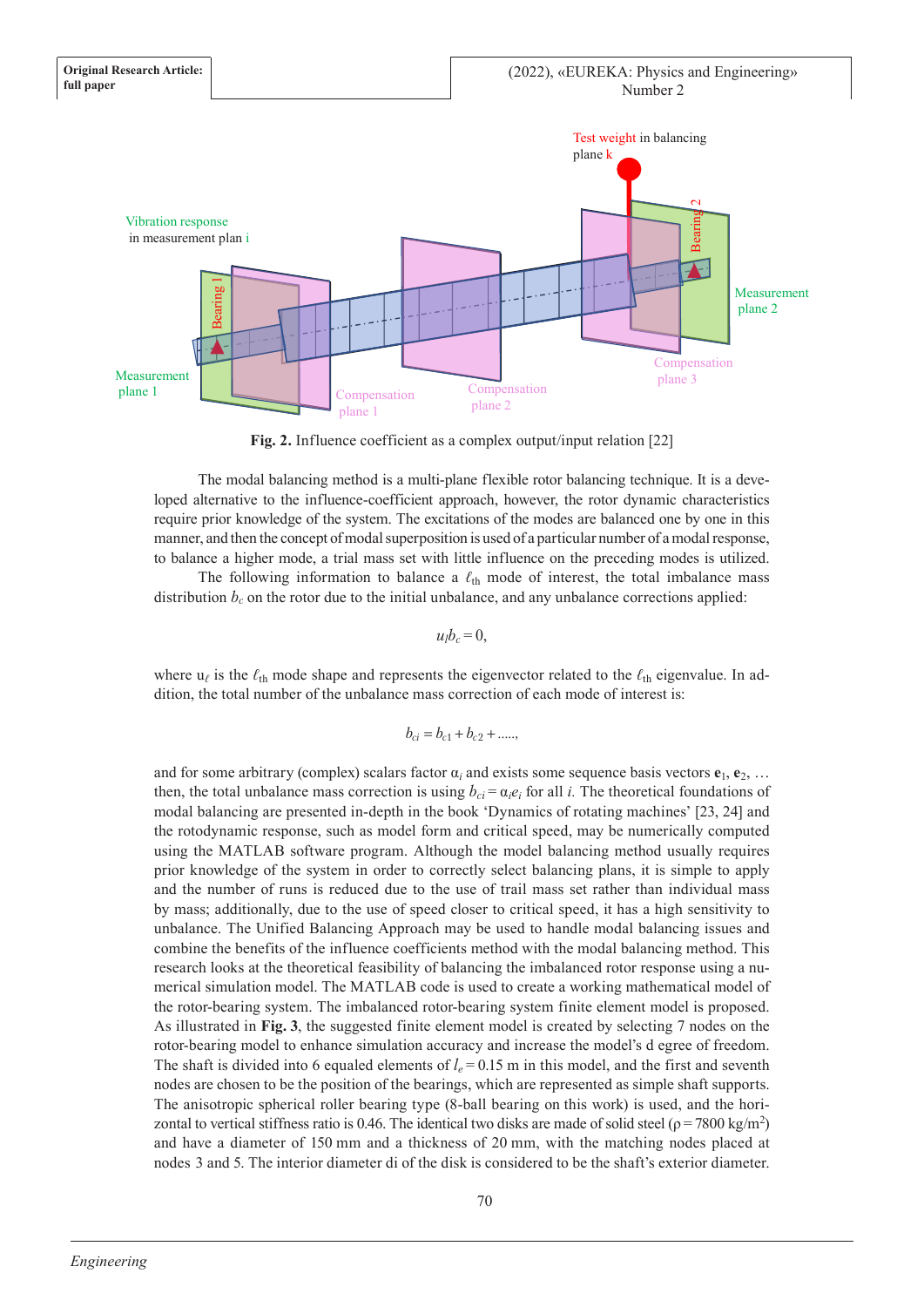

**Fig. 3.** The layout of the proposed model

### **3. Results and discussion**

The rotor imbalance response before balancing is simulated and depicted in **Fig. 4**. Because of the mass unbalance, the vibration response pattern is seen, with a peak amplitude response of 10 mm at the first critical speed of 750 rpm, corresponding to node 5.

At the first critical speed, this rotor must be balanced using a single corrective mass at the balancing plane point at node 5, which reflects the highest vibration response amplitude at the first critical speed.



**Fig. 4.** Rotor spin speed at node 5

The N-plane modal balancing approach is used to balance the rotor at the first critical speed, hence at plane 5, a single imbalance correction mass of 200 g.m at 120 degrees is required to balance the rotor at the first critical frequency.

The amplitude response at the first critical speed is then determined, as illustrated in **Fig. 4** after the corrective mass is introduced at plan 5 (Node 5). As indicated in **Table 2**, the maximum amplitude of the vibration corresponding to node 5 is 232  $\mu$ m, which is much less than before the balancing around 0.1 cm.

#### **Table 2**

Comparison of vibration amplitude

| <b>Disk vibration status</b> | Vibration amplitude at first critical<br>speed $(682$ rpm $)$ | Vibration amplitude at first critical<br>speed $(2658$ rpm $)$ |
|------------------------------|---------------------------------------------------------------|----------------------------------------------------------------|
| Before balancing             | $0.258$ cm                                                    | 1.85 cm                                                        |
| After balancing              | 1.1e-7 cm                                                     | $1.8e-6$                                                       |

As can be seen in **Fig. 5**, the mass unbalances the unstable condition is observed at node 7 (which is the *x*-axis of the first disk) by demonstrating the response of the two unbalanced mass conditions model through operation speed of the rotor shaft, which is about 25 mm and 75 mm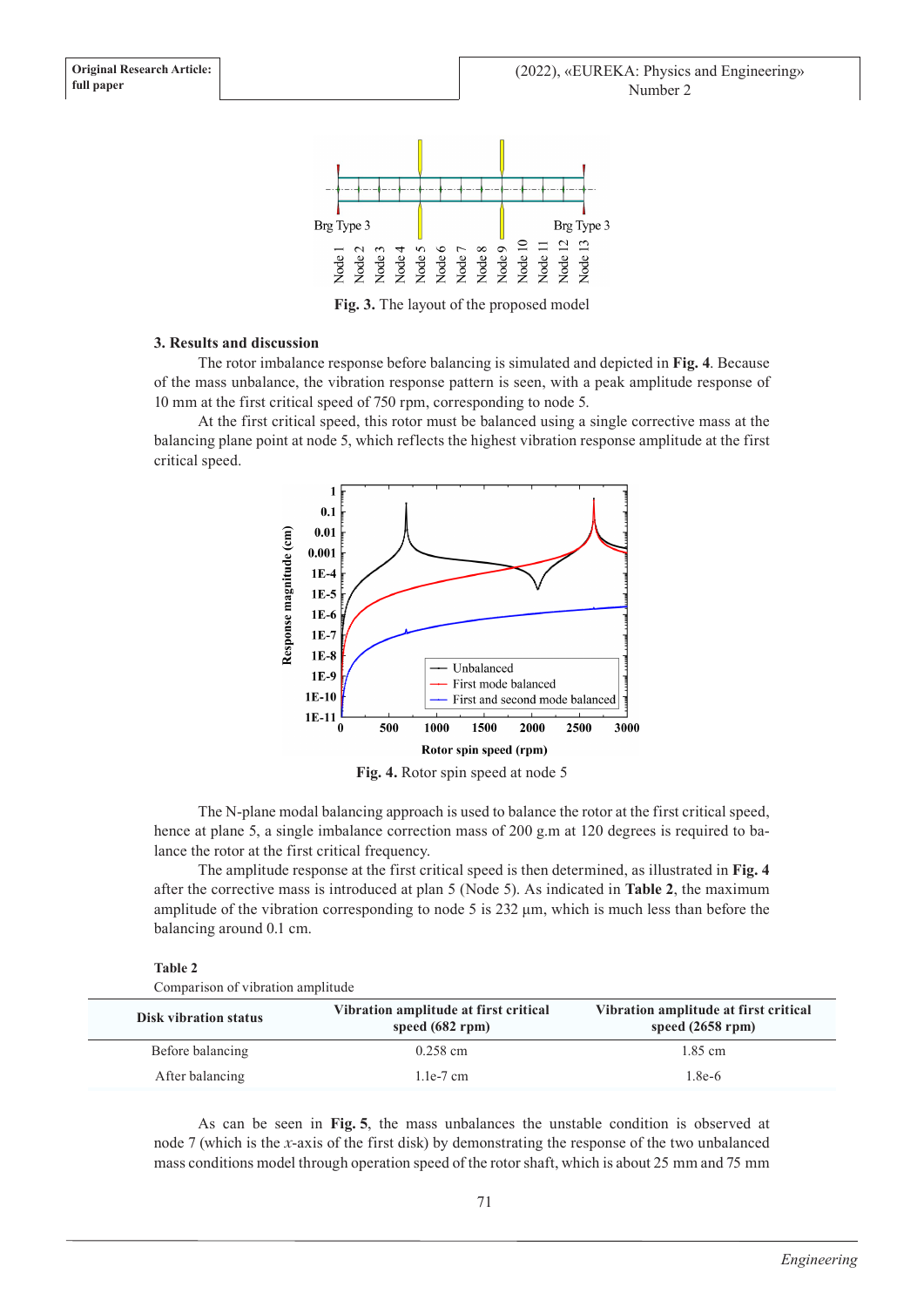at 1500 rpm and 3000 rpm, respectively. The maximum amplitude of the balancing spinning shaft, on the other hand, is greatly reduced to around 0.1 mm at 3000 rpm and 0.01 mm at 1500 rpm. The simulation results ranged from 0 to 200 seconds in 1-second increments.



**Fig. 5.** Comparison of the disk vibration response of the considered model operation from 100 rpm to 4000 rpm:  $a$  – before balancing;  $b$  – after balancing;  $c$  – both of models before and after disk balancing

## **4. Conclusions**

The current study validates the process for distributing imbalance in modelling balancing to balance the flexible hollow shaft with an unbalanced mass throughout the whole speed range of the shaft. The balance of the hollow shaft at the critical speed was observed in this manner, and the vibration amplitude was determined by adding extra mass at a specific angle.

Finally, the suggested approach was used to balance the hollow shaft, and the results were compared, including the first and second modes of the dynamic response to the unbalanced shaft, which brings a significant improvement in the vibration of the shaft at critical speed crossings.

# **References**

- [1] Al-Falahat, A., Abu, Q., Alrwashdeh, S. (2022). Economic feasibility of heating source conversion of the swimming pools. Journal of Applied Engineering Science, 20 (1), 230–238. doi: https://doi.org/10.5937/jaes0-34474
- [2] Lee, C.-W. (1993). Vibration Analysis of Rotors. Springer. doi: https://doi.org/10.1007/978-94-015-8173-8
- [3] Al-Falahat, A. M. (2021). Examination of the Dynamic Behaviour of the Composite Hollow Shafts Subject to Unbalance. International Journal of Mechanical Engineering and Robotics Research, 572–576. doi: https://doi.org/10.18178/ijmerr.10.10.572-576
- [4] Fedak, V., Zaskalicky, P., Gelvanič, Z. (2014). Analysis of Balancing of Unbalanced Rotors and Long Shafts using GUI MATLAB. MATLAB Applications for the Practical Engineer. doi: https://doi.org/10.5772/58378